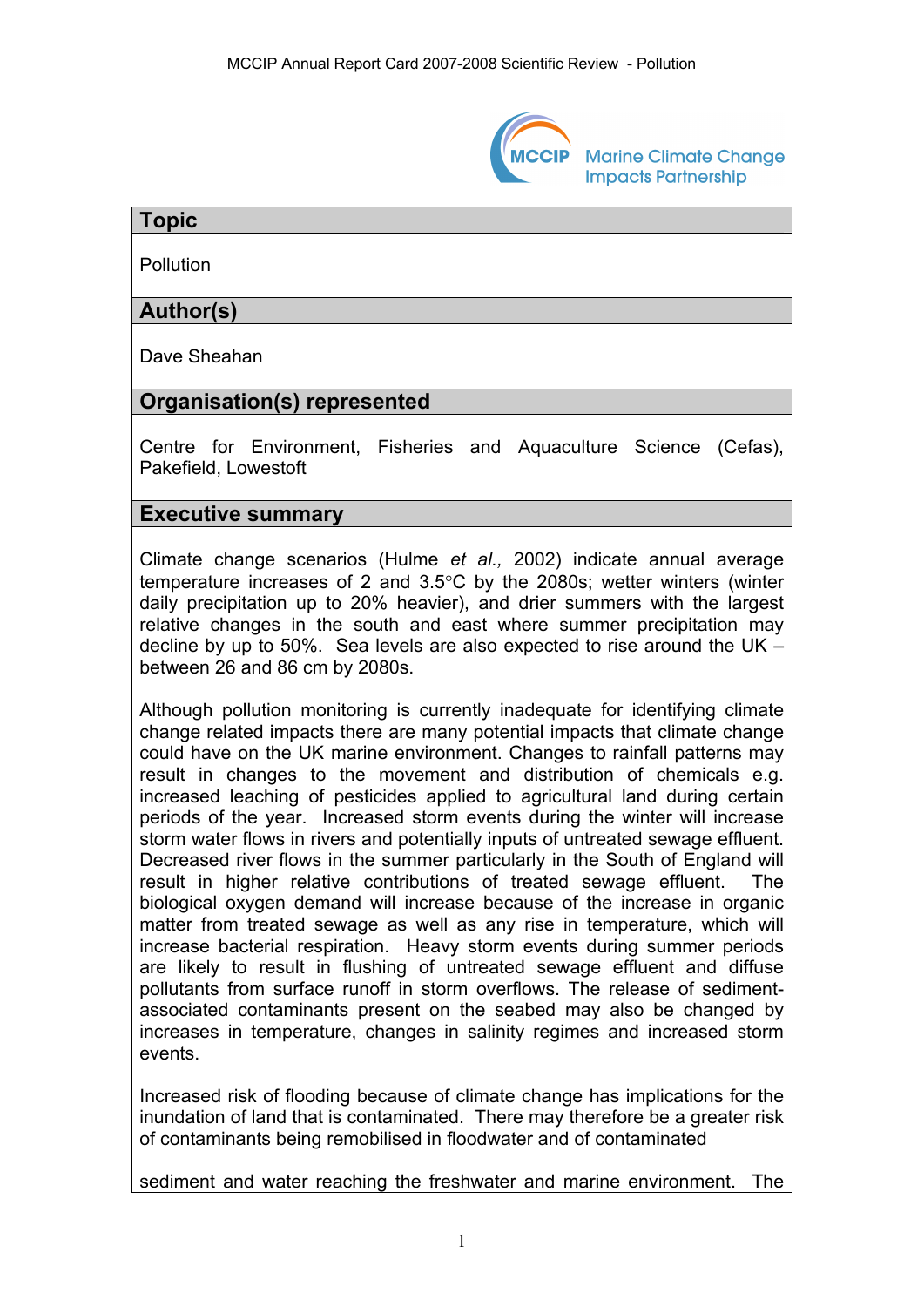location of coastal industries e.g. power generation will need to take account of the increased risk of flooding in some coastal areas. With the increased development of ports and coastal areas handling of historically contaminated sediments is also an issue of increasing concern and its redistribution in the environment will be influenced by storm events.

The use and fate in the marine environment of specific chemicals may also be influenced by climate change because of changes in farming practice (e.g. increased use of some pesticides) and consumer choice (e.g. increased use of UV sunscreens and fate and effects in the aquatic environment (Buser *et al*., 2006))

# **Full Review**

Climate change scenarios (Hulme *et al.,* 2002) indicate annual average temperature increases of 2 and 3.5°C by the 2080s; wetter winters (winter daily precipitation up to 20% heavier), and drier summers with the largest relative changes in the south and east where summer precipitation may decline by up to 50%. Sea levels are also expected to rise around the UK – between 26 and 86 cm by 2080s.

Changing climate has implications for land use and the fate and behaviour of anthropogenic and natural chemicals particularly with respect to their interaction with the hydrological cycle. Climate change may influence mobilisation and fate of chemicals applied to land, increasing discharge to surface and groundwater. Discharge volumes of storm [wate](http://www.mccip.org.uk/arc/2007/glossary.htm)r containing various contaminants may also increase. The **[bioavailability](http://www.mccip.org.uk/arc/2007/glossary.htm#Bioavailability)** of sedimentassociated contaminants present in the aquatic environment may also be changed by increases in temperature, changes in salinity regimes and increased storm events.

Until the 1970s the major biological impact on estuarine and coastal areas was probably the discharge of poorly treated sewage (Matthiesen & Law, 2002). Improved sewage effluent treatment has lead to a greater focus on chemical contaminants with specific modes of action and which often have subtle and chronic effects. These include products that remain active in treated sewage effluent discharges e.g. steroidal chemicals, pharmaceuticals and personal care products, chemicals present in surface runoff from agricultural land e.g. pesticides and nutrients, and contaminants arising from diffuse sources in surface runoff and storm overflows. With the increased development of ports and coastal areas handling of historically contaminated sediments is also an issue of increasing concern and its redistribution in the environment will be influenced by storm events.

Higher temperatures may make **[biodegradation](http://www.mccip.org.uk/arc/2007/glossary.htm#Biodegradation)** of chemicals more rapid in water and contribute to reduction in toxic effects, but for many chemicals toxicity will increase with temperature as the rate at which a chemical is accumulated by an aquatic organism via food and respiratory or other body surfaces also increases.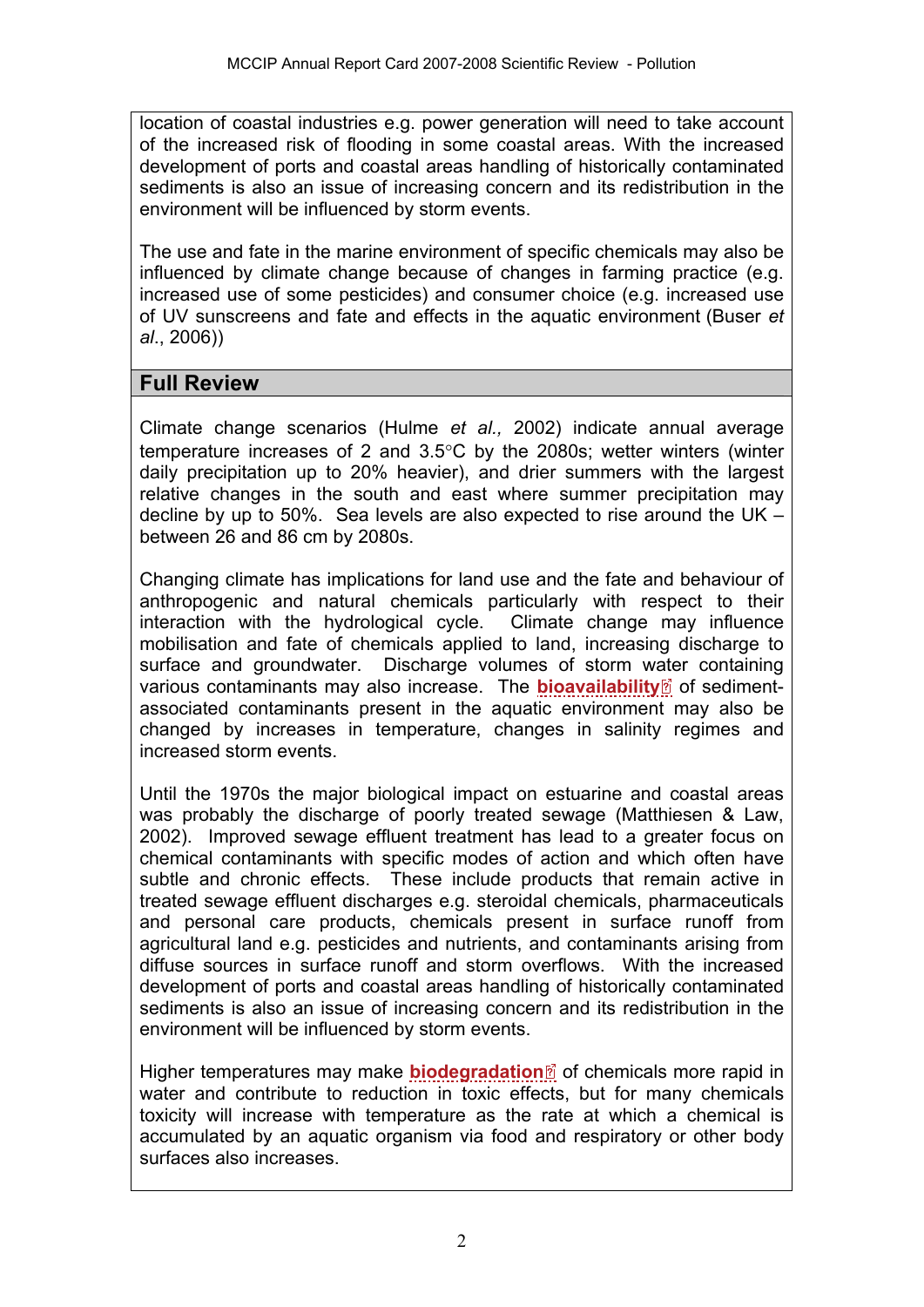Changes to rainfall patterns may result in changes to the movement and distribution of chemicals e.g. increased leaching of pesticides applied to agricultural land during certain periods of the year. Increased storm events during the winter will increase storm water flows in rivers and potentially inputs of untreated sewage effluent. Decreased river flows in the summer particularly in the South of England will result in higher relative contributions of treated sewage effluent. The biological oxygen demand will increase because of the increase in organic matter from treated sewage as well as any rise in temperature, which will increase bacterial respiration. Heavy storm events during summer periods are likely to result in flushing of untreated sewage effluent and diffuse pollutants from surface runoff in storm overflows.

Increased risk of flooding because of climate change has implications for the inundation of land that is contaminated. There may therefore be a greater risk of contaminants being remobilised in floodwater and of contaminated sediment and water reaching the freshwater and marine environment. Estimates indicate that there may be 100,000 sites affected by contamination in England and Wales with 5-20% requiring action to reduce risk of harm to people and the environment (EA, 2003). Contamination may arise through historic or recent industrial activity or due to natural processes. Just under half of the sites formally determined as contaminated thus far present a risk to controlled waters. The location of coastal industries e.g. power generation will need to take account of the increased risk of flooding in some coastal areas.

The use and fate in the marine environment of specific chemicals may also be influenced by climate change because of changes in farming practice (e.g. increased use of some pesticides) and consumer choice (e.g. increased use of UV sunscreens and fate and effects in the aquatic environment (Buser *et al*., 2006))

# *Supporting evidence*

Datasets for contaminants that are of relevance for investigation of climate change influence upon contaminant fate and effects in the marine environment relate to discharges to rivers and estuaries that will ultimately reach the sea and to monitoring data for coastal and offshore sites.

The Environment Agency manages a pollution inventory (established in 1998) to collect information on chemical and radioactive substances from industrial sites in England and Wales. This inventory covers the main emissions to controlled waters (river, estuary, sea) and sewer for different industry sectors. A similar pollutant release inventory has recently been made available by the Scottish Environmental Protection Agency. Data from these sources enables load calculations to be made and trends over time to be compared.

Figure 1 shows the change in concentration of a range of trace metals measured in UK surface waters at over 200 sites in England and Wales between 1980 and 2001. In each case, there is a decrease in dissolved metal concentration over this period. Figure 2 shows a similar decreasing trend in the concentration of some of the same trace metals in sediments of the River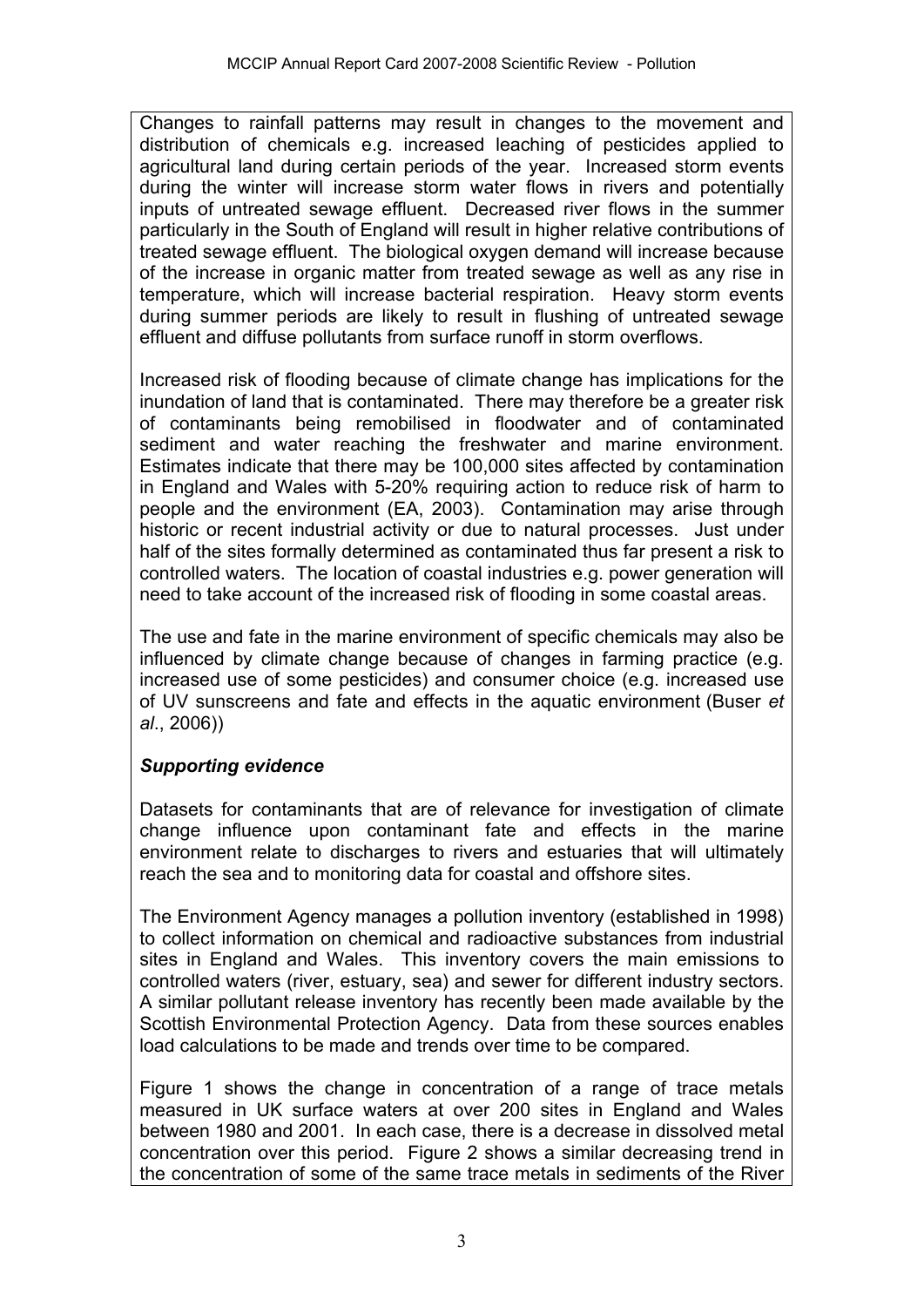Mersey. The decrease shown in both cases is largely related to the control of various point sources such as industrial and sewage treatment works effluent discharges.



Figure 1 Median site mean trace metal concentrations and upper 90th percentile for six trace metals measured at over 200 surface water sites in the England and Wales in 1980 and 2001 (EA, 2000)

Various Departments and Agencies in the UK also contribute to monitoring programmes for the marine environment. Data on contaminants and biological effects from these programmes is integrated to provide an overview of the quality of the marine environment via the UK National Marine Monitoring Programme (NMMP). The NMMP ensures co-ordinated quality status monitoring between the UK Government Departments and agencies with environmental responsibilities. Phase one of the NMMP was carried out in 1993-95 and 1996-1998 by a spatial survey at monitoring stations in estuarine, intermediate and offshore locations. This included the National Coastal Baseline Survey operated by the EA and its forerunner, the National Rivers Authority (NRA). Phase two of the programme (NMMP2) was started in 1999, concentrating on temporal trend monitoring and also introducing new biological effects studies. Based on over 100 locations, the programme monitors contaminants (trace metals, organic compounds) in water, sediment and biota (shellfish and fish); biological effects (health status of organisms); nutrients in water; and temperature and salinity. A full description is given at <http://www.defra.gov.uk/environment/water/marine/uk/science/monitoring.htm>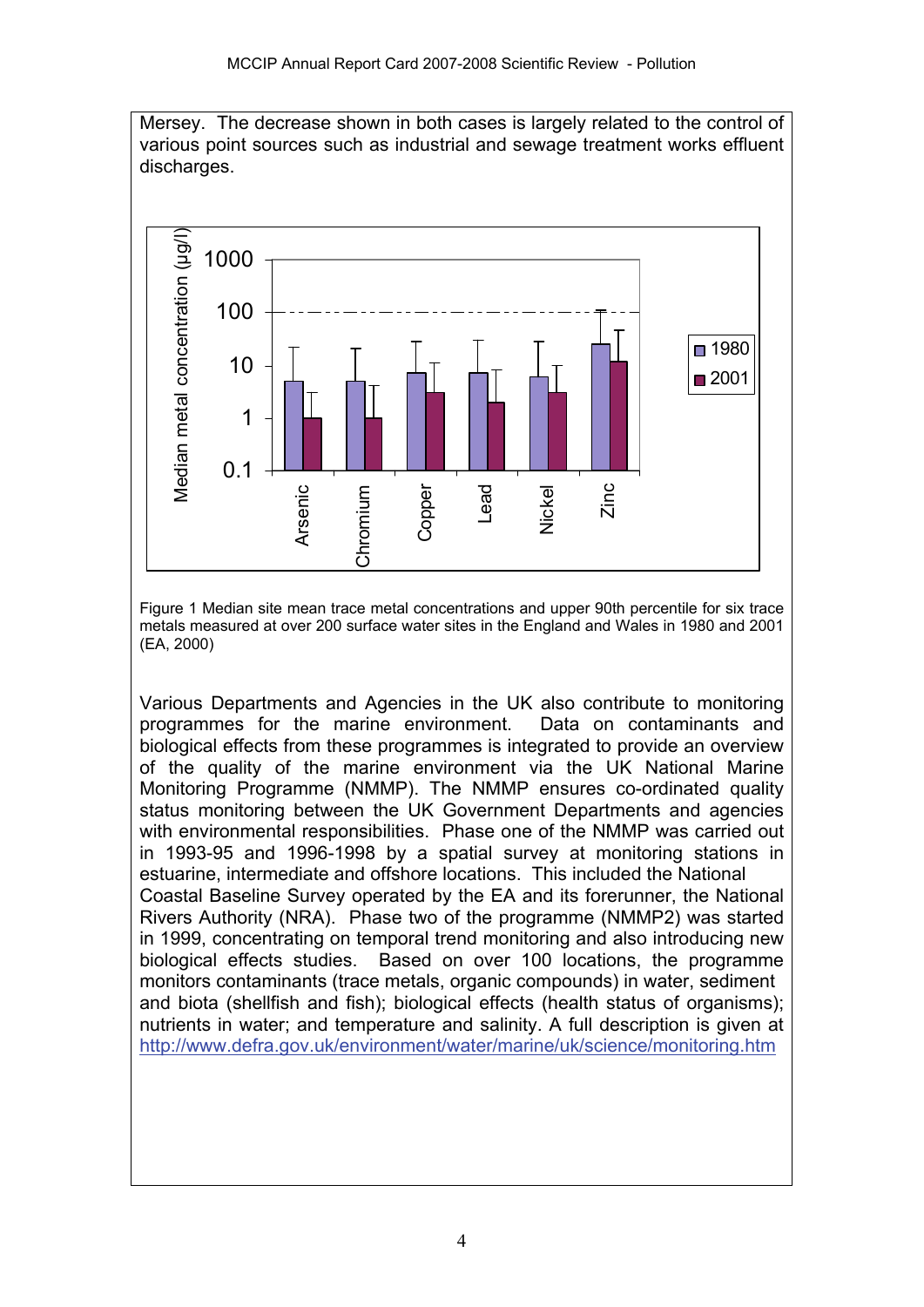

\* trace metal concentration is normalised to 40% silt content

Figure 2 Mean sediment trace metal concentration\* measured in the River Mersey in 1974 and 1998 (Harland *et al.,* 2000)

In terms of historical contamination in the marine environment data derive from surveys of UK estuaries and ports (Table 1. and 2). **[PAH concentrations](http://www.mccip.org.uk/arc/2007/glossary.htm#PAH)**<sup>2</sup> measured in a number of English estuaries shows high concentrations [of P](http://www.mccip.org.uk/arc/2007/glossary.htm)AHs at some sites.

Table 1 PAH concentrations ug/kg dry weight in sediment samples from English estuaries collected between 1993 and 1996 (Jones and Franklin, 1998)

| Location            | <b>Individual PAH</b> | <b>Total PAH range</b> |
|---------------------|-----------------------|------------------------|
|                     | range                 |                        |
| <b>River Tyne</b>   | $<$ 17-2417           | 236-10790              |
| <b>River Wear</b>   | 7-2264                | 753-12252              |
| <b>River Tees</b>   | 3-1973                | 581-7817               |
| <b>River Humber</b> | 8-981                 | 545-2972               |
| <b>River Thames</b> | 13-1071               | 597-5350               |
| <b>Blackwater</b>   | 89-1542               | 4011-8463              |
| <b>River Exe</b>    | $n/d - 876$           | n/d-4654               |
| <b>River Tamar</b>  | $30-1102$             | 6025-6194              |
| <b>River Mersey</b> | $< 5 - 1242$          | 6-5236                 |

Sediment metal concentration is also likely to be high in areas that are subject to dredging. The highest concentrations were measured at sites associated with industrial activity with the exception of some parts of Cornwall for which natural high background concentrations of arsenic are present.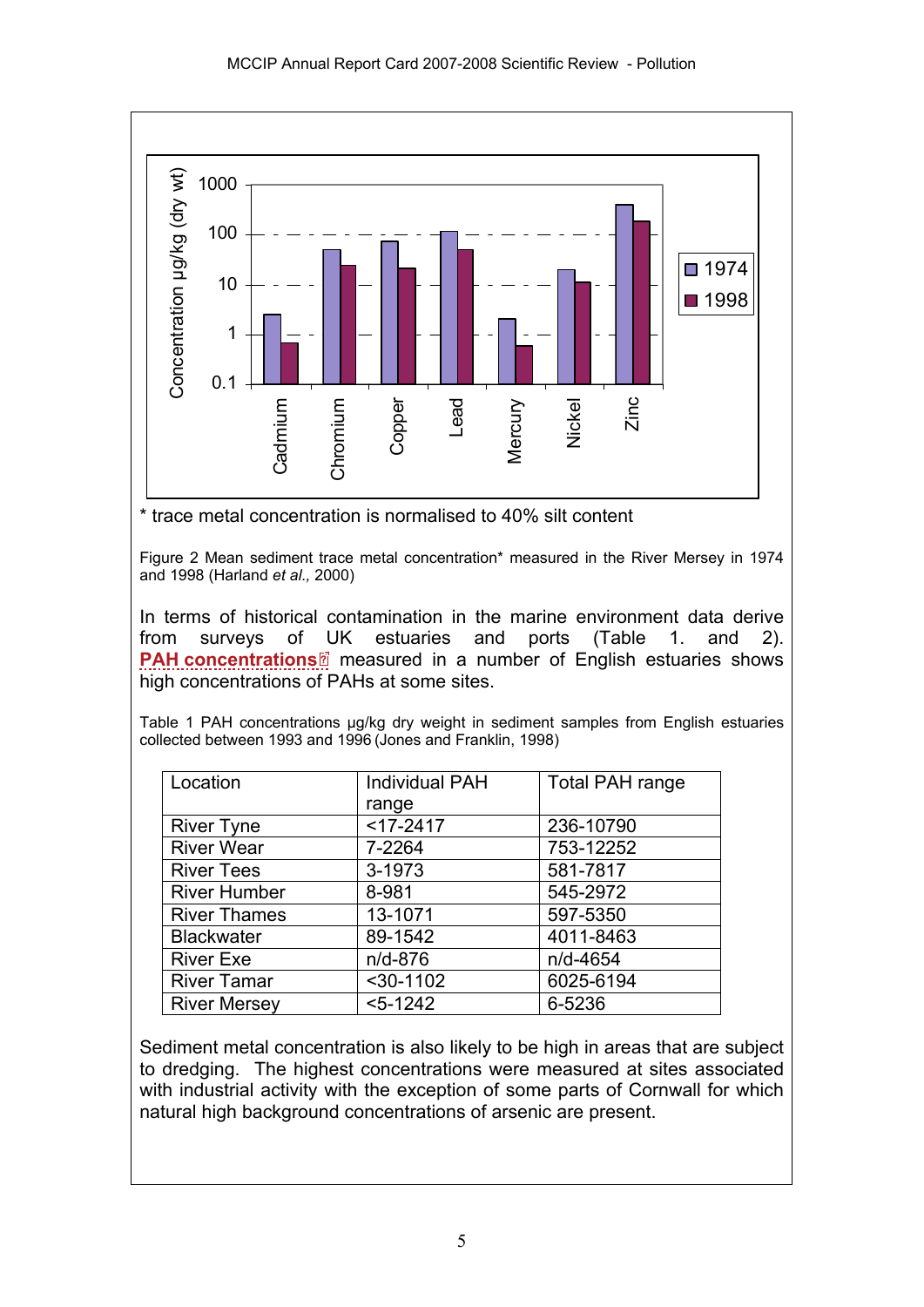Table 2 Mean metal concentration range measured in dredged material (mg/kg wet weight) sampled from English estuaries, 1995-1997. The number of samples exceeding OSPAR guidelines is also shown. Based on Cefas data (Jones and Franklin, 2000)

| Metals sampled | Mean concentration<br>Range | Number of sites<br>exceeding OSPAR<br>guidelines |
|----------------|-----------------------------|--------------------------------------------------|
| Arsenic        | 3.94-44.00                  | 6 > 50                                           |
| Cadmium        | $0.01 - 3.43$               | 29 > 2.5                                         |
| Chromium       | 4.46-400.75                 | 12>200                                           |
| Copper         | 4.70-314.07                 | 29>200                                           |
| Mercury        | $0.01 - 2.44$               | 24 > 1.5                                         |
| <b>Nickel</b>  | 0.90-28.64                  | 1 > 100                                          |
| Lead           | 4.30-224.67                 | 21 > 250                                         |
| Zinc           | 14.00-450.33                | 31 > 400                                         |

# **Confidence assessments**

#### **'What is already happening' - Low**

#### **'What could happen in the future' - Low**

Much monitoring effort has focussed on selected chemicals identified as of priority concern (e.g. metals such as mercury and organics such as hexachlorocyclohexane). In many cases, the concentration of these chemicals has declined with the introduction of tighter discharge consents and the improvement of sewage effluent treatment. With a few exceptions (e.g. in relation to sewage sludge disposal sites (Rees *et al.* 2006), Tributyltin (Rees et al. 2001) and steroidal chemicals), where contaminant-related biological effects are well characterised, changes in chemical concentrations have not been linked to changes in biological effects. Links between chemical concentrations, biological effects and climate change factors are not yet developed in the literature and where time series datasets do exist confidence in showing these links is low.

#### **Knowledge gaps**

See confidence section

# **Commercial impacts**

See full review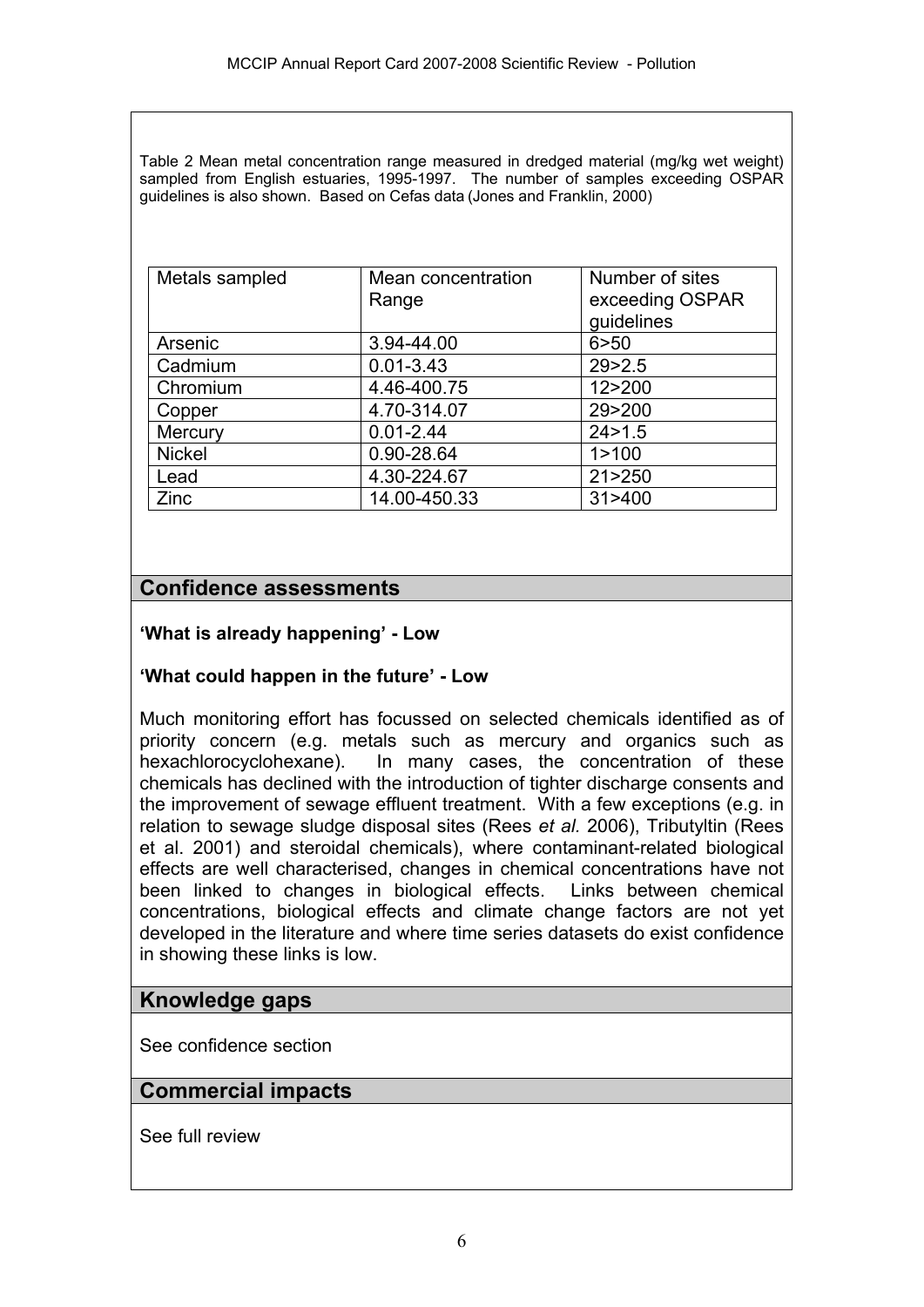#### **References**

- Buser, H.R., Balmer, M.E., Schmid, P. & Kohler, M. (2006). Occurrence of UV Filters 4-Methylbenzylidene Camphor and Octocrylene in Fish from Various Swiss Rivers with Inputs from Wastewater Treatment Plants*. Environmental Science and Technology* **40** (5)1427 – 1431.
- Environment Agency (2002). Dealing with contaminated land in England. Progress in 2002 with implementing the Part IIA regime ISBN : 1857059581.
- Environment Agency General Quality Assessment (2000). Available at [http://www.environment](http://www.environment-agency.gov.uk/yourenv/eff/1190084/water/213902/river_qual/gqa2000/)[agency.gov.uk/yourenv/eff/1190084/water/213902/river\\_qual/gqa2000/](http://www.environment-agency.gov.uk/yourenv/eff/1190084/water/213902/river_qual/gqa2000/)
- Harland, B.J., Taylor, D. & Wither, A. (2000). The distribution of mercury and other trace metals in the sediments of the Mersey Estuary over 25 years 1974-1998. *The Science of the Total Environment* **253** 45-62.
- Hulme,M., Jenkins,G.J., Lu,X., Turnpenny,J.R., Mitchell,T.D., Jones,R.G., Lowe,J., Murphy,J.M., Hassell,D., Boorman,P., McDonald,R. and Hill,S. (2002) Climate Change Scenarios for the United Kingdom: The UKCIP02 Scientific Report**.** Tyndall Centre for Climate Change Research, School of Environmental Sciences, University of East Anglia, Norwich, UK. 120pp
- Jones, J. & Franklin, A. (1998). Cefas. Monitoring and surveillance of nonradioactive contaminants in the aquatic environment and activities regulating the disposal of wastes at sea, 1995 and 1996. Aquatic Environment Monitoring report No.51.
- Jones, J. & Franklin, A. (2000). Cefas. Monitoring and surveillance of nonradioactive contaminants in the aquatic environment and activities regulating the disposal of wastes at sea, 1997. Aquatic Environment Monitoring report No.52.
- Matthiessen, P. & Law, R.J. (2002). Contaminants and their effects on estuarine and coastal organisms in the United Kingdom in the late twentieth century. *Environmental Pollution* **120** 739–757.
- Rees, H.L., Pendle, M.A. Limpenny, D.S. Mason, C.E. Boyd, S.E. Birchenough, S. and Vivian, C.M.G. (2006). Benthic responses to organic enrichment and climatic events in the western North Sea. J.Mar. Biol. Ass. U.K. 86, 1-18
- Rees, H.L., Waldock, R., Matthiessen, P. & Pendle, M.A. (2001). Improvements in the Epifauna of the Crouch Estuary (United Kingdom) Following a decline in TBT concentrations. *Marine Pollution Bulletin* **42** (2) 137-144.